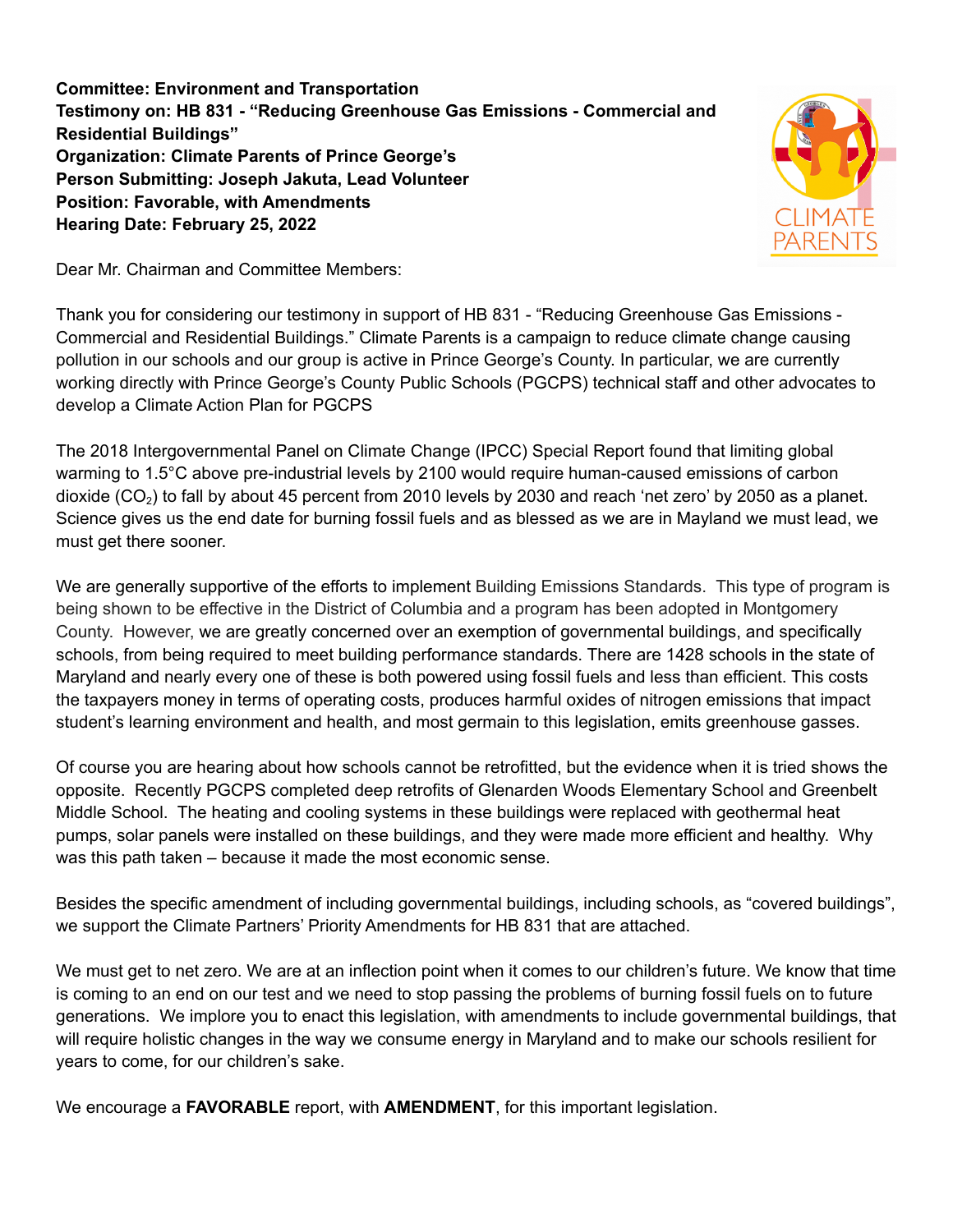# Attachment - Climate Partners' Priority Amendments

### **1. Strengthen provisions related to Building Emissions Standard**

HB 831 directs MDE to create a Building Emissions Standard which will require reduced emissions from commercial and residential buildings over 25,000 sq ft. This is a critical policy Maryland must enact to reduce pollution from existing buildings and move towards net zero. Colorado, Washington State, Washington DC already have similar programs, and Montgomery County is currently implementing a Building Energy Performance Standard (BEPS) program. There are some critical amendments that should be added to ensure the policy achieves its intended goal.

### ● **Clarify that the policy should establish targets to "energy use intensity" which includes reductions on both electricity usage AND onsite fossil fuel use for heating & cooking.**

○ As written, the bill appears to target just onsite emissions, which means the burning of fossil fuels for heating and cooking, also known as "scope 1". It should also include reductions in electricity usage. ○ Improved building energy efficiency will reduce overall electricity demand (helping grid transition) and can result in smaller sized heating and cooling systems.

 $\circ$  Energy efficiency (e.g., site electricity use) includes: maintaining and retro-commissioning building energy systems; implementing HVAC scheduling and other smart control systems; and making building shell and other energy efficiency improvements.

○ This aligns with the recommendations of the MD Commission on Climate Change's Building Energy Transition Plan (see p. 223).

● **Add an interim target of at least 40% by 2035.** We want to ensure that annual reductions are spread out (SB 528 on page 47, lines 5-14) This will also align the numerical goals of HB 831 with SB 528. Interim goals provide helpful guidance to MDE.

## 2. The new fossil-free construction code to new buildings should apply to all new buildings, and end of life **system retrofits.**

HB831 takes an important step of requiring that Maryland Dept of Labor, which establishes MD building codes, specify that new commercial and residential buildings must be built to use electricity (not fossil fuels) for heating. Additionally, require that the majority of space heating and service water heating use heat pumps. The current language limits the new code to "commercial and residential".

## **The new construction code should apply to ALL new buildings - Commercial, residential, and government buildings. (page 8, starting line 8)**

- Our public buildings, including our schools, should be models for the rest of society, and should be stronger, or at a minimum comparable, to other building standards.
- It is our understanding that HB 806 addresses construction standards for new public buildings, potentially based on levels for state funding. We support stronger goals for state buildings, but the new construction codes laid out in HB 806 should apply to all buildings, regardless of level of state funding.
- If we don't apply the all-electric standard to all buildings, every time we build a building that is not all-electric, it is one more building we will have to retrofit. Retrofitting is far more expensive than building the all-electric in the first place.
- With a state surplus and plans to spend significant money on schools through the Built to Learn funding, this is the ideal time to pay-it-forward. Building schools with fossil fuel infrastructure will require far more funds in the future to operate and eventually retrofit.